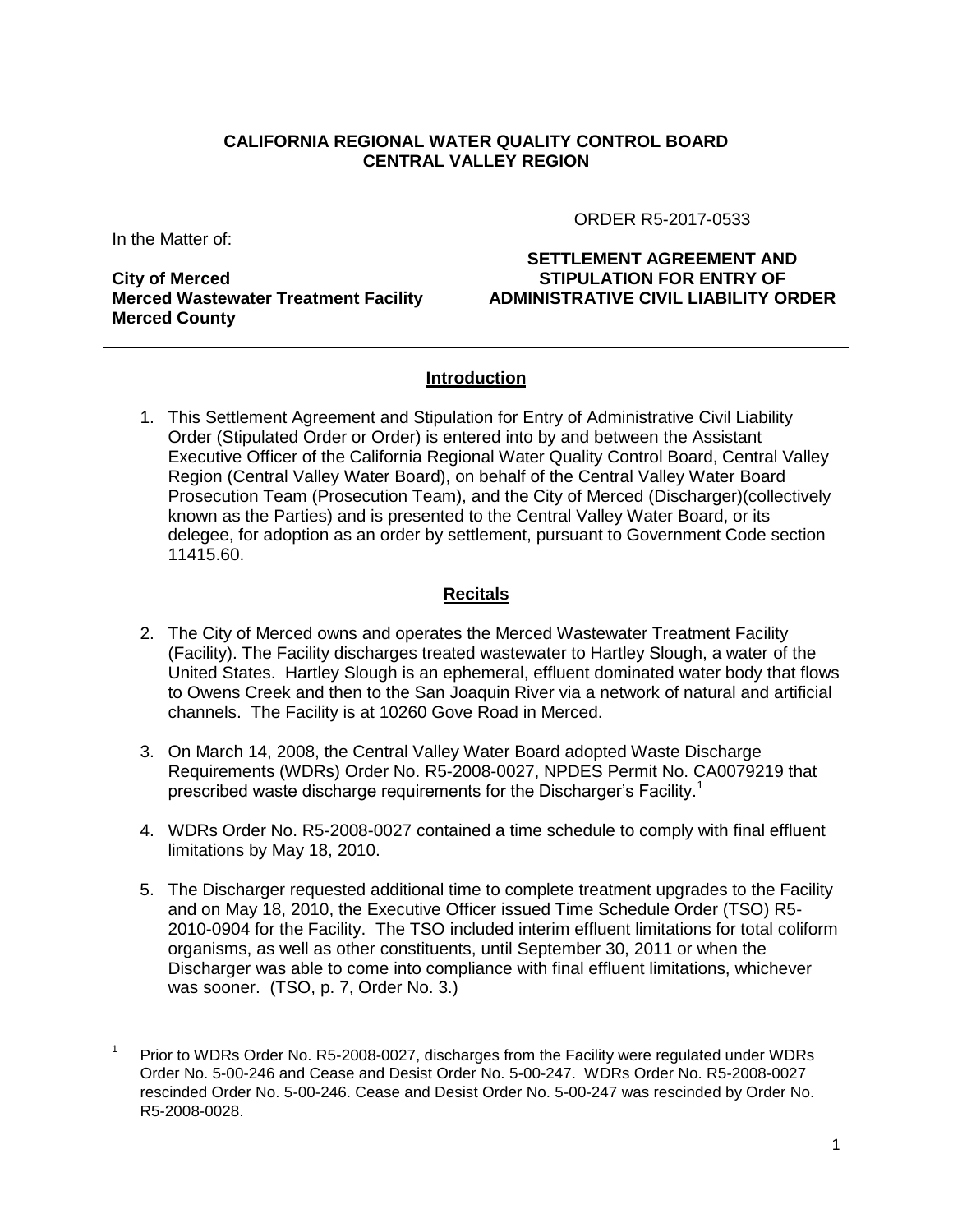- 6. On May 16, 2011, the Discharger certified that it completed necessary treatment upgrades, meaning the Discharger was now required to satisfy the final effluent limitations in WDRs Order No. R5-2008-0027.
- 7. WDRs Order No. R5-2008-0027, section IV.A.1.h. contains final effluent limitations for total coliform organism concentrations at Discharge Points 001 and 002, with compliance measured at Monitoring Location M-001, of:
	- i. 2.2 MPN/100 mL as a seven-day median
	- ii. 23 MPN/100 mL more than once in any 30-day period; and
	- iii. 240 MPN/100 mL at any time.
- 8. The May 17, 2013 to June 30, 2014 total coliform exceedances identified in Attachment A, hereby incorporated by reference, were all subject to the effluent limitations identified in paragraph 7 above.
- 9. On August 8, 2014, the Central Valley Water Board adopted Order No. R5-2014-0097 rescinding TSO R5-2010-0904.
- 10. On August 8, 2014, the Central Valley Water Board adopted Waste Discharge Requirements (WDRs) Order No. R5-2014-0096, NPDES Permit No. CA0079219 that prescribed new waste discharge requirements for the Discharger's Facility. WDRs Order No. R5-2014-0096 rescinded WDRs Order No. R5-2008-0027, except for enforcement purposes.
- 11. WDRs Order No. R5-2014-0096, section IV.A.1.a. contains an average monthly final effluent limitation of 10 mg/L for Nitrate + Nitrite as Nitrogen at Discharge Point 002, with compliance measured at Monitoring Location M-001.
- 12. The November 30, 2014 Nitrate + Nitrite as Nitrogen effluent limitation violation identified in Attachment A was subject to the effluent limitation contained in WDRs Order No. R5- 2014-0096, as identified in paragraph 11 above.
- 13. The effluent limitation violations identified in Attachment A are subject to mandatory minimum penalties (MMPs) under Water Code section 13385 subdivision (i).

### **Regulatory Considerations**

14. Water Code section 13385, subdivision (i) requires assessment of mandatory penalties and state, in part, the following:

Water Code section 13385, subdivision (i)(1) states:

Notwithstanding any other provision of this division, and except as provided in subdivisions (j), (k), and (l), a mandatory minimum penalty of three thousand dollars (\$3,000) shall be assessed for each violation whenever the person does any of the following four or more times in any period of six consecutive months, except that the requirement to assess the mandatory minimum penalty shall not be applicable to the first three violations: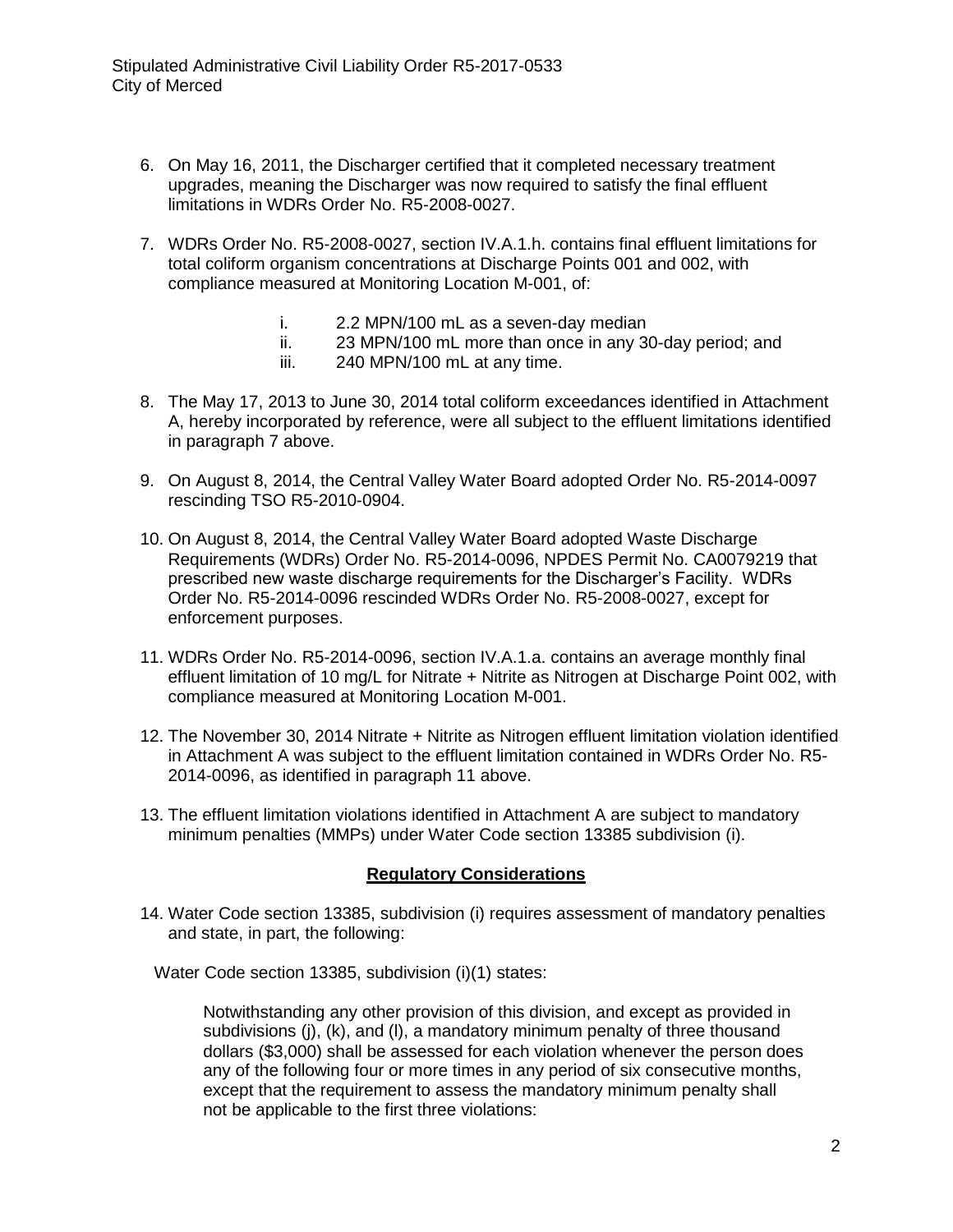- A) Violates a waste discharge requirement effluent limitation.
- B) Fails to file a report pursuant to Section 13260.
- C) Files an incomplete report pursuant to Section 13260.
- D) Violates a toxicity effluent limitation contained in the applicable waste discharge requirements where the waste discharge requirements do not contain pollutant-specific effluent limitations for toxic pollutants.

#### **Settlement**

- 15. The Parties have engaged in confidential settlement negotiations and agree to settle the matter without administrative or civil litigation by presenting this Stipulated Order to the Central Valley Water Board, or its delegee, for adoption as an order by settlement pursuant to Government Code section 11415.60. To resolve the violations by consent and without further administrative proceedings, the Parties have agreed to the imposition of an ACL in the amount of fifty-seven thousand dollars (\$57,000) in MMPs against the Discharger.
- 16. The Central Valley Water Board Prosecution Team believes that the resolution of the alleged violation is fair and reasonable and fulfills its enforcement objectives, that no further action is warranted concerning the violations alleged herein and that this Stipulated Order is in the best interest of the public.

#### **Stipulations**

The Parties stipulate to the following:

- 17. **Administrative Civil Liability:** The Discharger hereby agrees to the imposition of an ACL in the amount of fifty-seven thousand dollars (\$57,000) to the Central Valley Water Board to resolve the alleged Water Code violations. The ACL shall be paid to the *State Water Pollution Cleanup and Abatement Account*. Payment shall be made no later than thirty (30) days after the entry of an Order approving this Settlement Agreement by the Central Valley Water Board, or its delegee, by check payable to the *State Water Pollution Cleanup and Abatement Account*. The Discharger shall indicate on the check the number of this Order. The Discharger shall send the original signed check to the Accounting Office, Attn: ACL Payment, P.O. Box 1888, Sacramento, California 95812- 1888. A copy of the check shall be sent to Kailyn Ellison, Attorney, State Water Resources Control Board, Office of Enforcement, P.O. Box 100, Sacramento, CA 95812 and Dale Harvey, Supervisor, Compliance/Enforcement Section, Regional Water Quality Control Board, Central Valley Region, 1685 E Street Fresno, CA 93706.
- 18. **Compliance with Applicable Laws and Regulatory Changes:** The Discharger understands that payment of an ACL in accordance with the terms of this Stipulated Order and/or compliance with the terms of this Stipulated Order is not a substitute for compliance with applicable laws, and that additional violations of the type alleged may subject it to further enforcement, including additional ACLs. Nothing in this Stipulated Order shall excuse the Discharger from meeting any more stringent requirements which may be imposed hereafter by changes in applicable and legally binding legislation or regulations.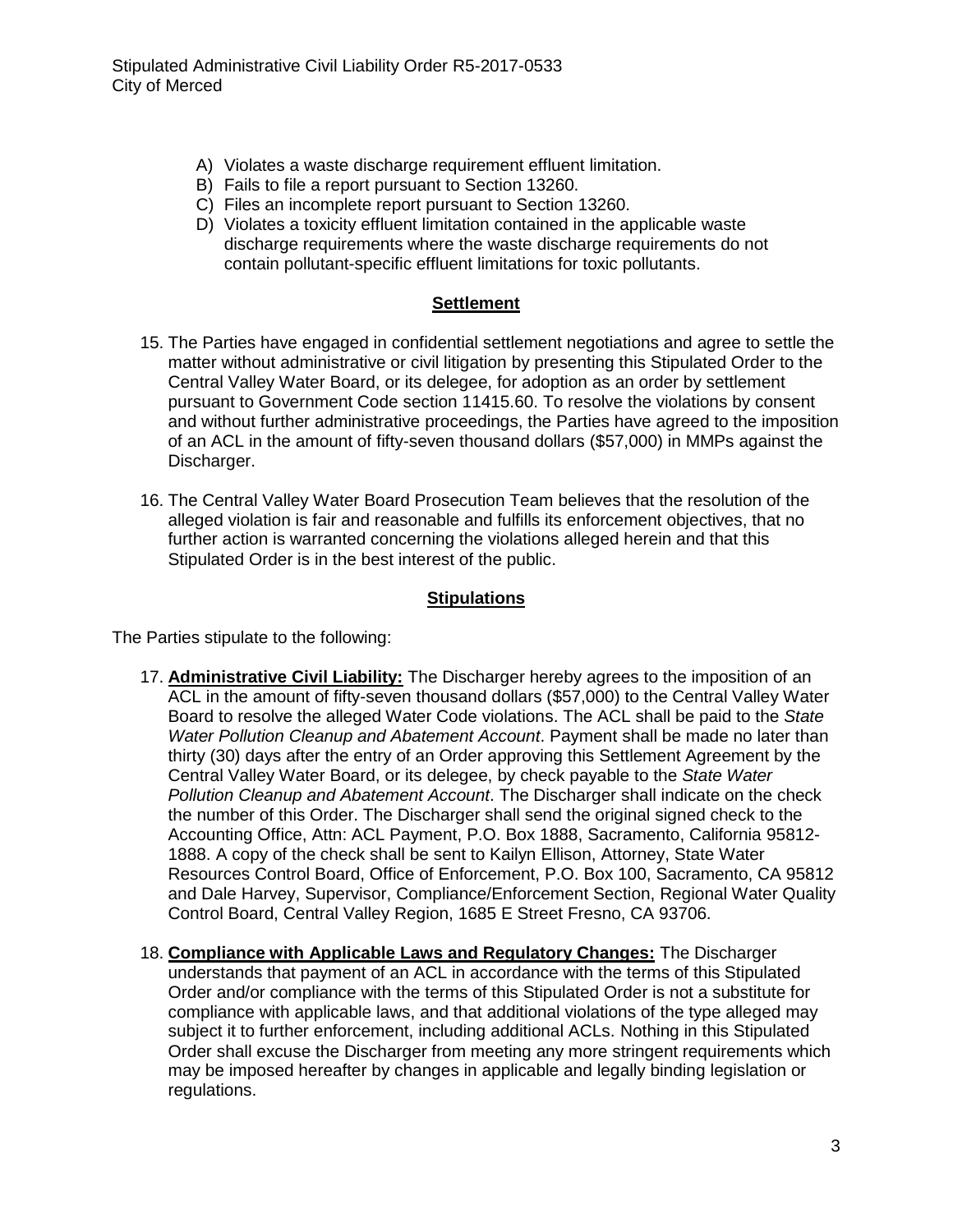## 19. **Party Contacts for Communications Related to Stipulated Order:**

For the Central Valley Water Board: Dale Harvey, Supervisor Compliance and Enforcement Section Central Valley Regional Water Quality Control Board 1685 E Street Fresno, CA 93706 [Dale.Harvey@waterboards.ca.gov](mailto:Dale.Harvey@waterboards.ca.gov) (559) 445-6190

For the Discharger: Stephanie Dietz, Assistant City Manager City of Merced 1776 Grogan Ave. Merced, CA 95340 [DietzS@cityofmerced.org](mailto:DietzS@cityofmerced.org)

- 20. **Attorney's Fees and Costs:** Except as otherwise provided herein, each Party shall bear all attorneys' fees and costs arising from the Party's own counsel in connection with the matters set forth herein.
- 21. **Matters Addressed by Stipulation:** Upon adoption by the Central Valley Water Board, or its delegee, this Stipulated Order represents a final and binding resolution and settlement of all claims, violations, or causes of action alleged in this Order or which could have been asserted based on the specific facts alleged in this Stipulated Order against Dischargers as of the effective date of this Stipulated Order. The provisions of this Paragraph are expressly conditioned on Discharger's full payment of the ACL by the deadline specified in paragraph 17.
- 22. **Public Notice:** The Discharger understands that this Stipulated Order will be noticed for a 30-day public review and comment period prior to consideration by the Central Valley Water Board, or its delegee. If significant new information is received that reasonably affects the propriety of presenting this Stipulated Order to the Central Valley Water Board, or its delegee, for adoption, the Assistant Executive Officer may unilaterally declare this Stipulated Order void and decide not to present it to the Central Valley Water Board, or its delegee. The Discharger agrees that it may not rescind or otherwise withdraw its approval of this proposed Stipulated Order.
- 23. **Procedure:** The Parties agree that the procedure that has been adopted for the approval of the settlement by the Parties and review by the public, as reflected in this Order, will be adequate. In the event procedural objections are raised prior to this Stipulated Order becoming effective, the Parties agree to meet and confer concerning any such objections, and may agree to revise or adjust the procedure as necessary or advisable under the circumstances.
- 24. **No Waiver of Right to Enforce:** The failure of the Prosecution Team or Central Valley Water Board to enforce any provision of this Stipulated Order shall in no way be deemed a waiver of such provision, or in any way affect the validity of this Stipulated Order. The failure of the Prosecution Team or Central Valley Water Board to enforce any such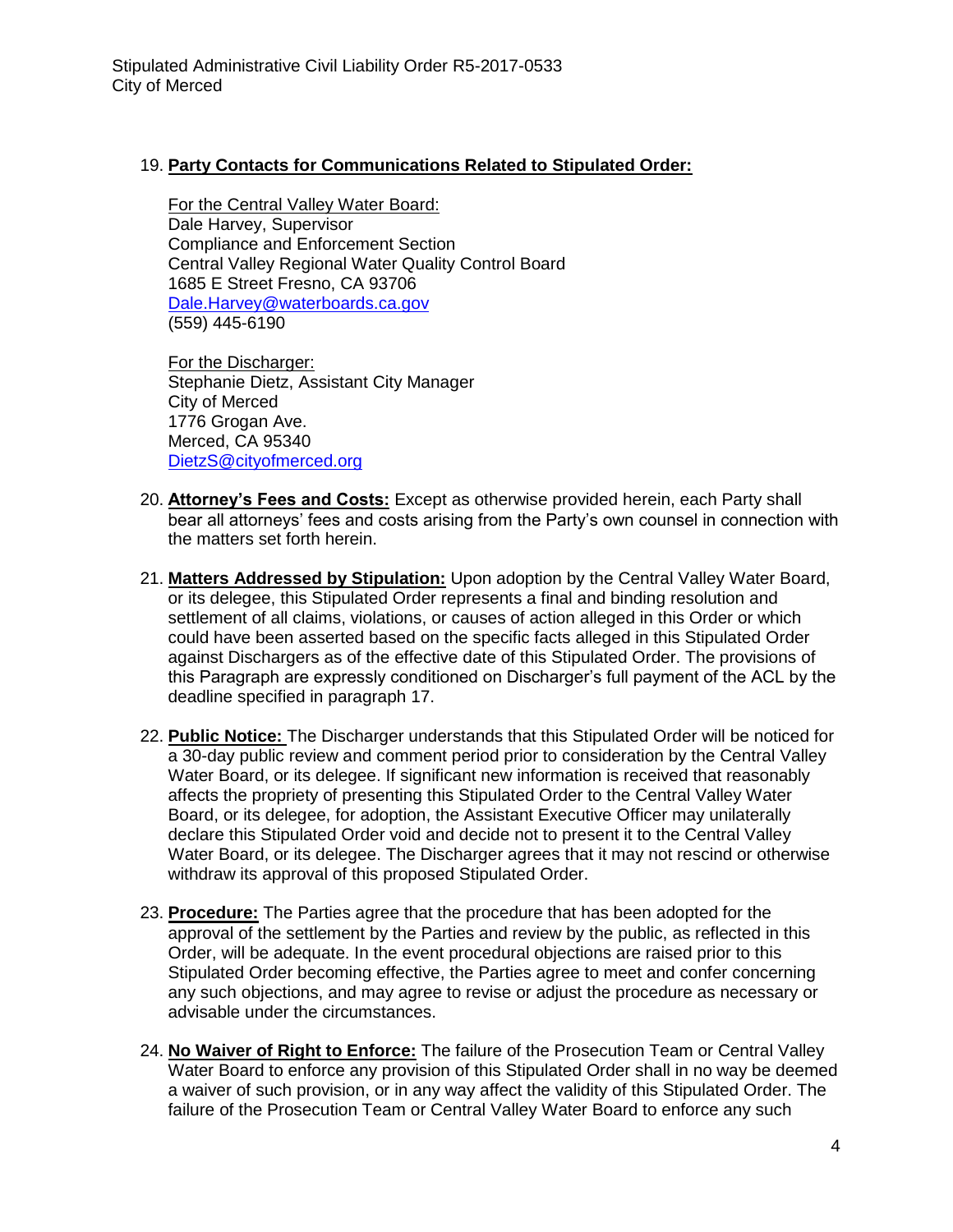provision shall not preclude it from later enforcing the same or any other provision of this Stipulated Order. No oral advice, guidance, suggestions, or comments by employees or officials of any Party regarding matters covered under this Stipulated Order shall be construed to relieve any Party regarding matters covered in this Stipulated Order. The Central Valley Water Board reserves all rights to take additional enforcement actions, including without limitation the issuance of ACL complaints or orders for violations other than those addressed by this Order.

- 25. **Effect of Stipulated Order:** Except as expressly provided in this Stipulated Order, nothing in this Stipulated Order is intended nor shall it be construed to preclude the Prosecution Team or any state agency, department, board or entity or any local agency from exercising its authority under any law, statute, or regulation.
- 26. **Interpretation:** This Stipulated Order shall not be construed against the party preparing it, but shall be construed as if the Parties jointly prepared it and any uncertainty and ambiguity shall not be interpreted against any one party.
- 27. **Modification:** This Stipulated Order shall not be modified by any of the Parties by oral representation whether made before or after the execution of this Order. All modifications must be made in writing and approved by the Central Valley Water Board or its delegee.
- 28. **If Order Does Not Take Effect:** In the event that this Stipulated Order does not take effect because it is not approved by the Central Valley Water Board, or its delegee, or is vacated in whole or in part by the State Water Board or a court, the Parties acknowledge that the Prosecution Team may proceed to a contested evidentiary hearing before the Central Valley Water Board to determine whether to assess an ACL for the underlying alleged violations, or may continue to pursue settlement. The Parties agree that all oral and written statements and agreements made during the course of settlement discussions will not be admissible as evidence in any subsequent administrative or judicial proceeding or hearing and will be fully protected by California Evidence Code sections 1152 and 1154; California Government Code section 11415.60; Rule 408, Federal Rules of Evidence; and any other applicable privilege under federal and/or state law. The Parties also agree to waive any and all objections related to their efforts to settle this matter, including, but not limited to:
	- a. Objections related to prejudice or bias of any of the Central Valley Water Board members or their advisors and any other objections to the extent that they are premised in whole or in part on the fact that the Central Valley Water Board members or their advisors were exposed to some of the material facts and the Parties settlement positions, and therefore may have formed impressions or conclusions, prior to conducting any contested evidentiary hearing in this matter; or
	- b. Laches or delay or other equitable defenses based on the time period that the Order or decision by settlement may be subject to administrative or judicial review.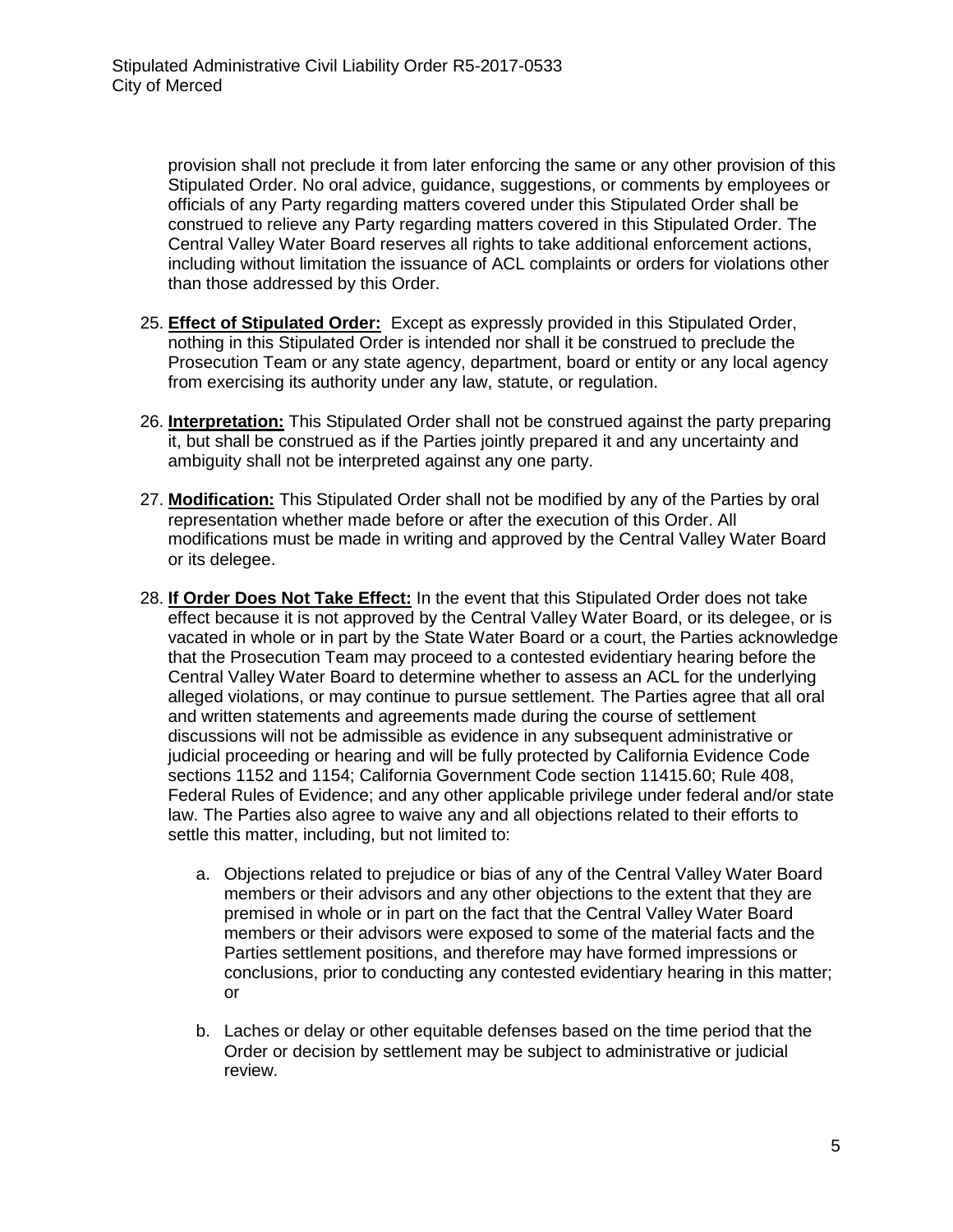- 29. **Waiver of Hearing:** The Discharger has been informed of the rights provided by Water Code section 13323, subdivision (b), and hereby waives its right to a hearing before the Central Valley Water Board.
- 30. **Waiver of Right to Petition:** The Discharger hereby waives the right to petition the Central Valley Water Board's adoption of the Stipulated Order as written for review by the State Water Board, and further waives the rights, if any, to appeal the same to a California Superior Court and/or any California appellate level court.
- 31. **Covenant Not to Sue:** Upon the effective date of this Stipulated Order, Discharger shall and does release, discharge, and covenant not to sue or pursue any civil or administrative claims against any State Agency or the State of California, its officers, agents, directors, employees, attorneys, representatives, for any and all claims or cause of action, which arise out of or are related to this action.
- 32. **Authority to Bind:** Each person executing this Stipulated Order in a representative capacity represents and warrants that he or she is authorized to execute this Order on behalf of and to bind the entity on whose behalf he or she executes the Order.
- 33. **No Third Party Beneficiaries:** This Stipulated Order is not intended to confer any rights or obligation on any third party or parties, and no third party or parties shall have any right of action under this Stipulated Order for any cause whatsoever.
- 34. **Severability:** This Stipulated Order is severable; should any provision be found invalid the remainder shall remain in full force and effect.
- 35. **Effective Date:** This Stipulated Order shall be effective and binding on the Parties upon the date the Central Valley Water Board, or its delegee, enters the Order.
- 36. **Counterpart Signatures:** This Order may be executed and delivered in any number of counterparts, each of which when executed and delivered shall be deemed to be an original, but such counterparts shall together constitute one document.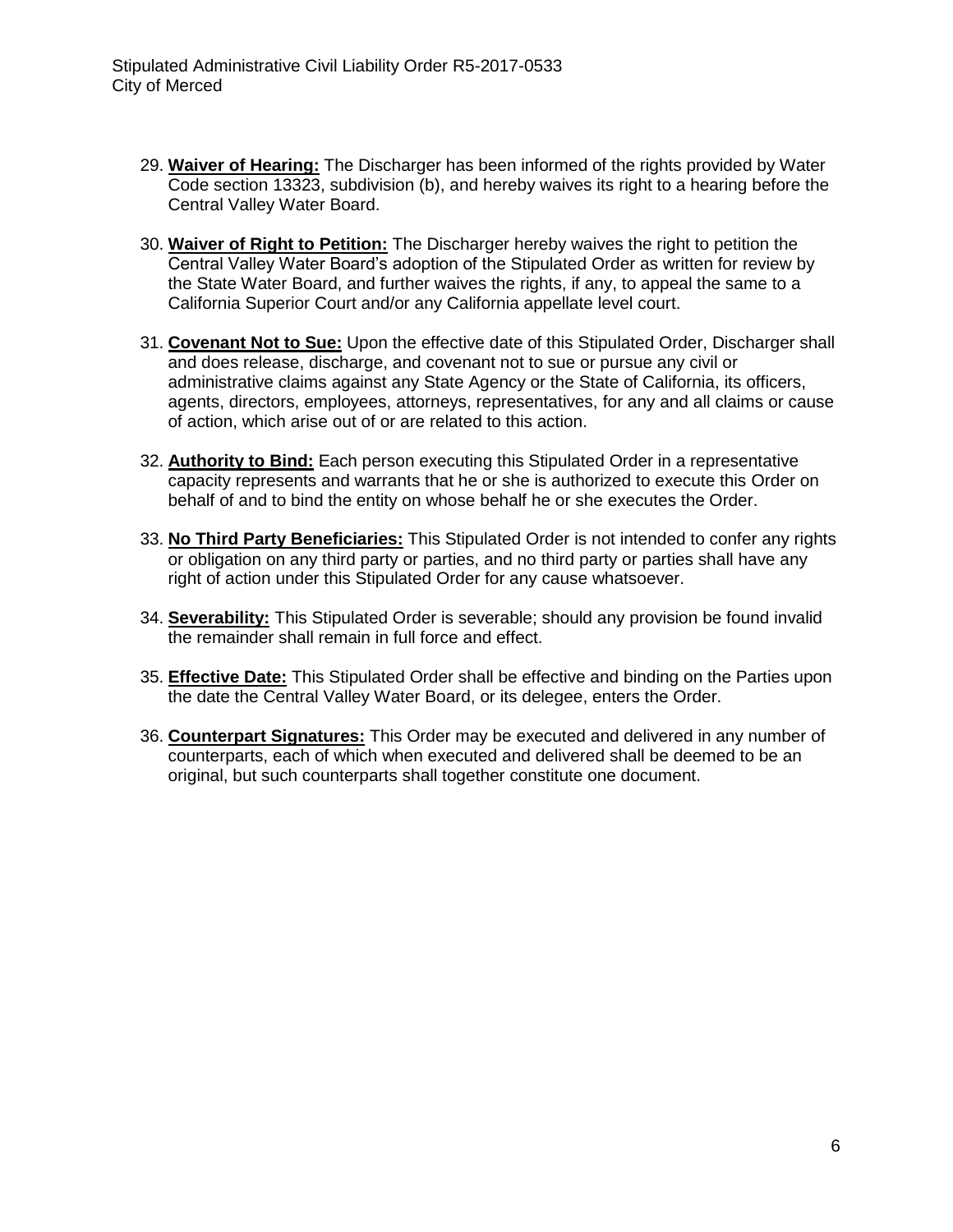Stipulated Administrative Civil Liability Order RS-2017-0533 City of Merced

# **IT IS SO STIPULATED.**

California Regional Water Quality Control Board Prosecution Team Central Valley Region

By: Clay Kalgers

Clay Rodgers Assistant Executive Officer

Date:  $\frac{7}{31}$  2017

City of Merced

By:

Stephani Dutz

Date:  $7/31/17$ 

Stephanie Dietz Assistant City Manager

ATTEST: CITY CLERK BY.

Assistant/Deputy City Clerk

**APPROVED AS TO FORM:** 

Jeffred S. Kantonnon<br>Josterin City Attorney

300402 70#: 127487 Vens K

**FOR TINANCE OFFICE** DATE DATE FUNDS/ACCOUNTS VERIFIED # . 121701  $553108.532.1700 \times 11.000$  $85,000.00$ 

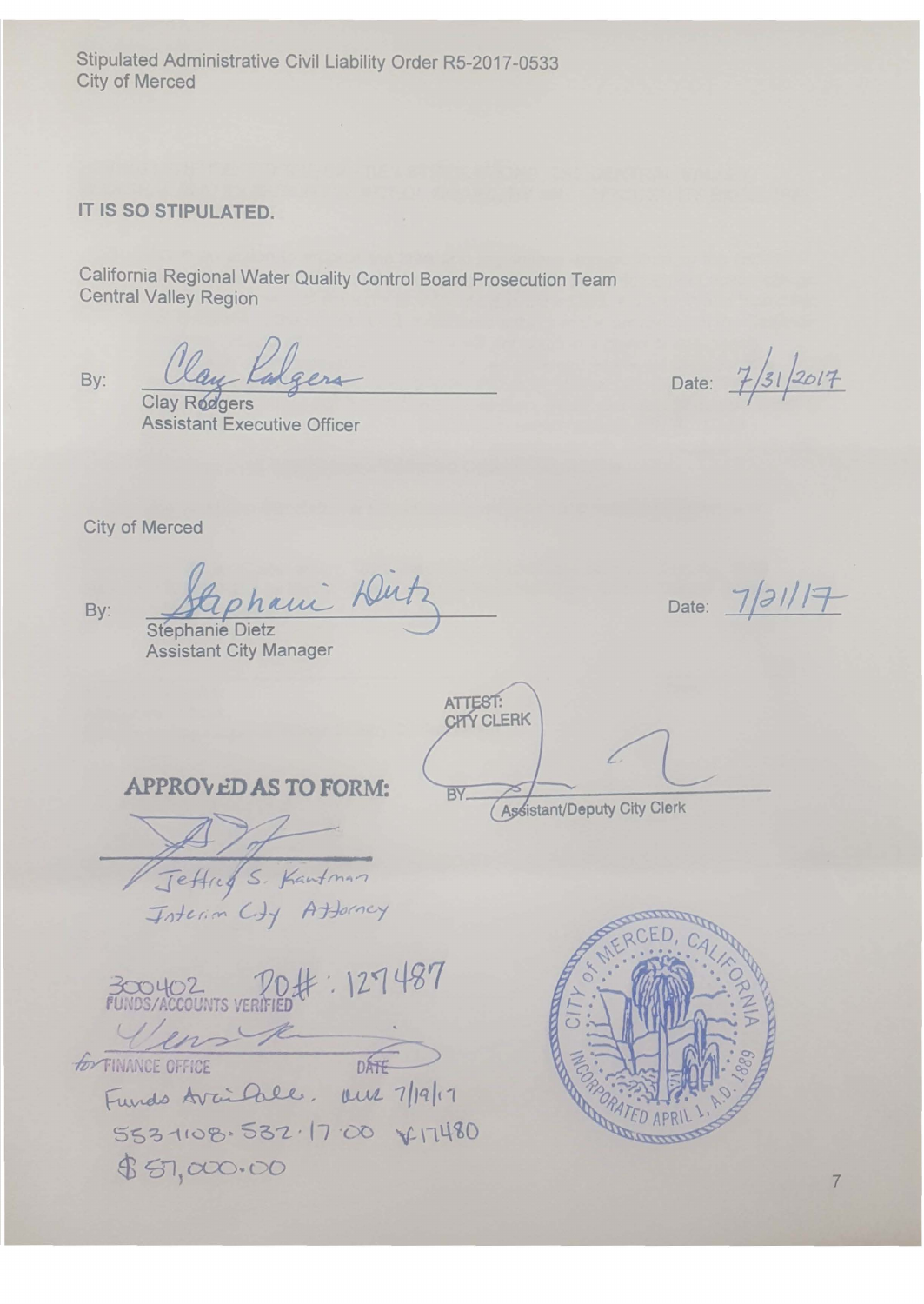### **HAVING CONSIDERED THE PARTIES STIPULATIONS, THE CENTRAL VALLEY REGIONAL WATER QUALITY CONTROL BOARD, BY AND THROUGH ITS EXECUTIVE OFFICER, FINDS THAT:**

- 1. This is an action to enforce the laws and regulations administered by the Central Valley Water Board. The method of compliance with this enforcement action consists entirely of payment of amounts for ACL. As such, the Central Valley Water Board finds that issuance of this Order is not considered subject to the provisions of the California Environmental Quality Act (CEQA) as it will not result in a direct or reasonably foreseeable indirect physical change in the environment and is not considered a "project" (Public Resources Code 21065, 21080(a); 15060(c)(2),(3); 150378(a), Title 14, of the California Code of Regulations). In addition, issuance of this Stipulated Order is exempt from the provisions of the California Environmental Quality Act (Public Resources Code section 21000 et seq.), in accordance with sections 15061(b)(3) and 15321(a)(2), of Title 14 of the California Code of Regulations.
- 2. The foregoing Stipulation is fully incorporated herein and made part of this Order.

Pursuant to Water Code section 13323 and Government Code section 11415.60, **IT IS HEREBY ORDERED** on behalf of the California Regional Water Quality Control Board, Central Valley Region.

ORIGINAL SIGNED BY 9/22/2017

9/22/2017

PAMELA C. CREEDON, Executive Officer

Date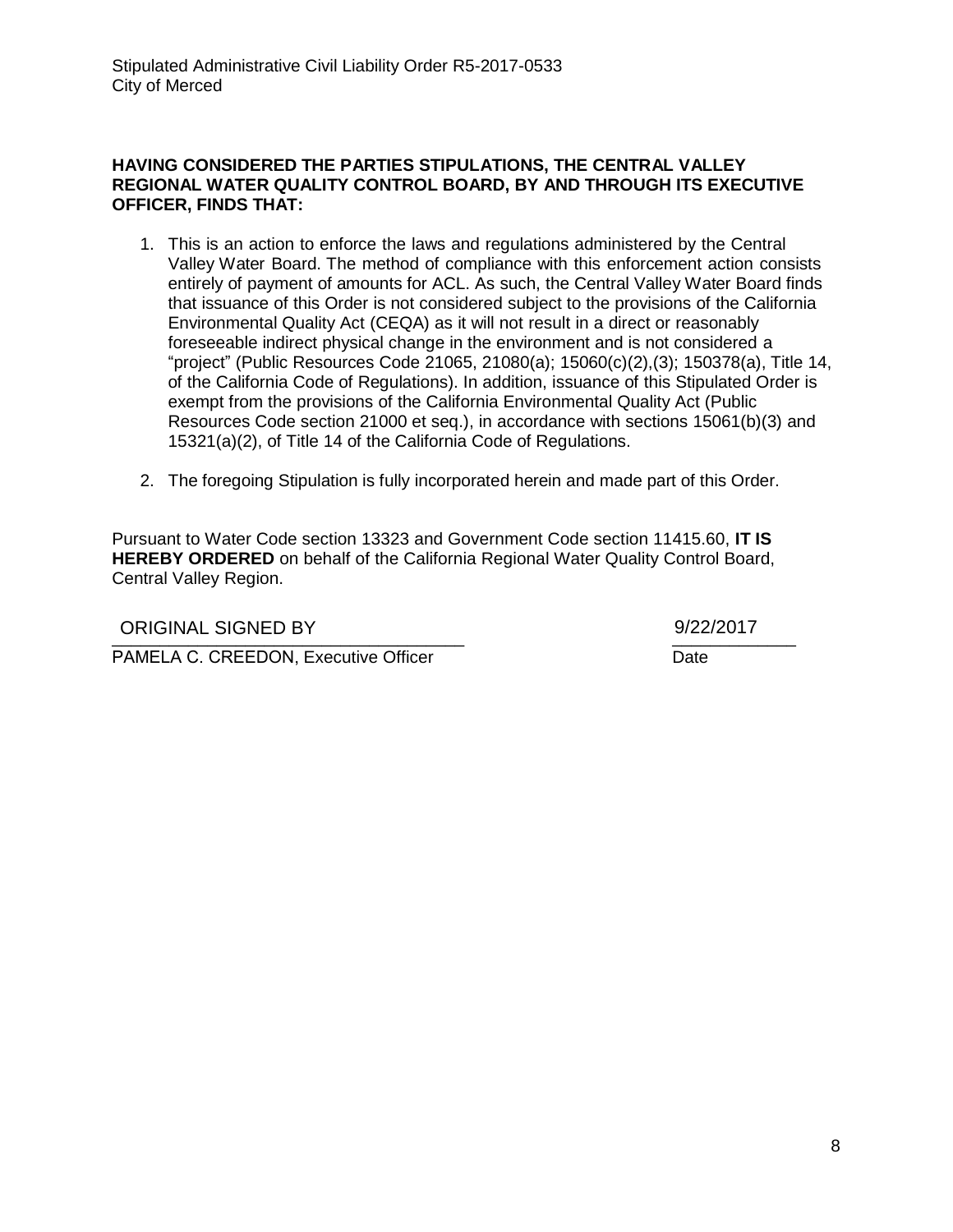# **MANDATORY MINIMUM PENALTIES** FOR CITY OF MERCED

The following table lists violations for which the Discharger is subject to mandatory minimum penalties pursuant to Water Code section 13385(i).

| <b>Date</b> | <b>Parameter</b>  | <b>Units</b> | <b>WDR</b><br>Limit | <b>Measured</b> | <b>Period</b>                                            | <b>Remarks</b>          | <b>CIWQS</b> |
|-------------|-------------------|--------------|---------------------|-----------------|----------------------------------------------------------|-------------------------|--------------|
| 05/17/2013  | Total<br>Coliform | MPN/100 ml   | 240                 | 1600            | Not to exceed at<br>any time                             | $\overline{3}$          | 950386       |
| 05/23/2013  | Total<br>Coliform | MPN/100 ml   | 2.2                 | 8               | 7-Day Median                                             | 3                       | 950388       |
| 05/24/2013  | Total<br>Coliform | MPN/100 ml   | 2.2                 | 8               | 7-Day Median                                             | 3                       | 950385       |
| 05/25/2013  | Total<br>Coliform | MPN/100 ml   | 2.2                 | 8               | 7-Day Median                                             | 4                       | 950394       |
| 05/26/2013  | Total<br>Coliform | MPN/100 ml   | 2.2                 | 8               | 7-Day Median                                             | $\overline{\mathbf{4}}$ | 950390       |
| 05/27/2013  | Total<br>Coliform | MPN/100 ml   | 2.2                 | 8               | 7-Day Median                                             | $\overline{4}$          | 950389       |
| 05/28/2013  | Total<br>Coliform | MPN/100 ml   | 2.2                 | 3               | 7-Day Median                                             | $\overline{4}$          | 950391       |
| 05/29/2013  | Total<br>Coliform | MPN/100 ml   | 2.2                 | 3               | 7-Day Median                                             | $\overline{4}$          | 950387       |
| 05/30/2013  | Total<br>Coliform | MPN/100 ml   | 23                  | 90              | Not to exceed<br>more than once<br>in a 30-day<br>period | $\overline{4}$          | 950393       |
| 05/30/2013  | Total<br>Coliform | MPN/100 ml   | 2.2                 | 3               | 7-Day Median                                             | $\overline{4}$          | 950392       |
| 05/31/2013  | Total<br>Coliform | MPN/100 ml   | 2.2                 | 3               | 7-Day Median                                             | 4                       | 950395       |
| 06/01/2013  | Total<br>Coliform | MPN/100 ml   | 2.2                 | 8               | 7-Day Median                                             | 4                       | 952248       |
| 06/02/2013  | Total<br>Coliform | MPN/100 ml   | 2.2                 | 8               | 7-Day Median                                             | $\overline{\mathbf{4}}$ | 952245       |
| 06/03/2013  | Total<br>Coliform | MPN/100 ml   | 2.2                 | 8               | 7-Day Median                                             | $\overline{\mathbf{4}}$ | 952249       |
| 06/04/2013  | Total<br>Coliform | MPN/100 ml   | 2.2                 | 8               | 7-Day Median                                             | $\overline{4}$          | 952250       |
| 06/05/2013  | Total<br>Coliform | MPN/100 ml   | 2.2                 | 8               | 7-Day Median                                             | $\overline{4}$          | 952246       |
| 06/06/2013  | Total<br>Coliform | MPN/100 ml   | 2.2                 | $\overline{7}$  | 7-Day Median                                             | 4                       | 952247       |